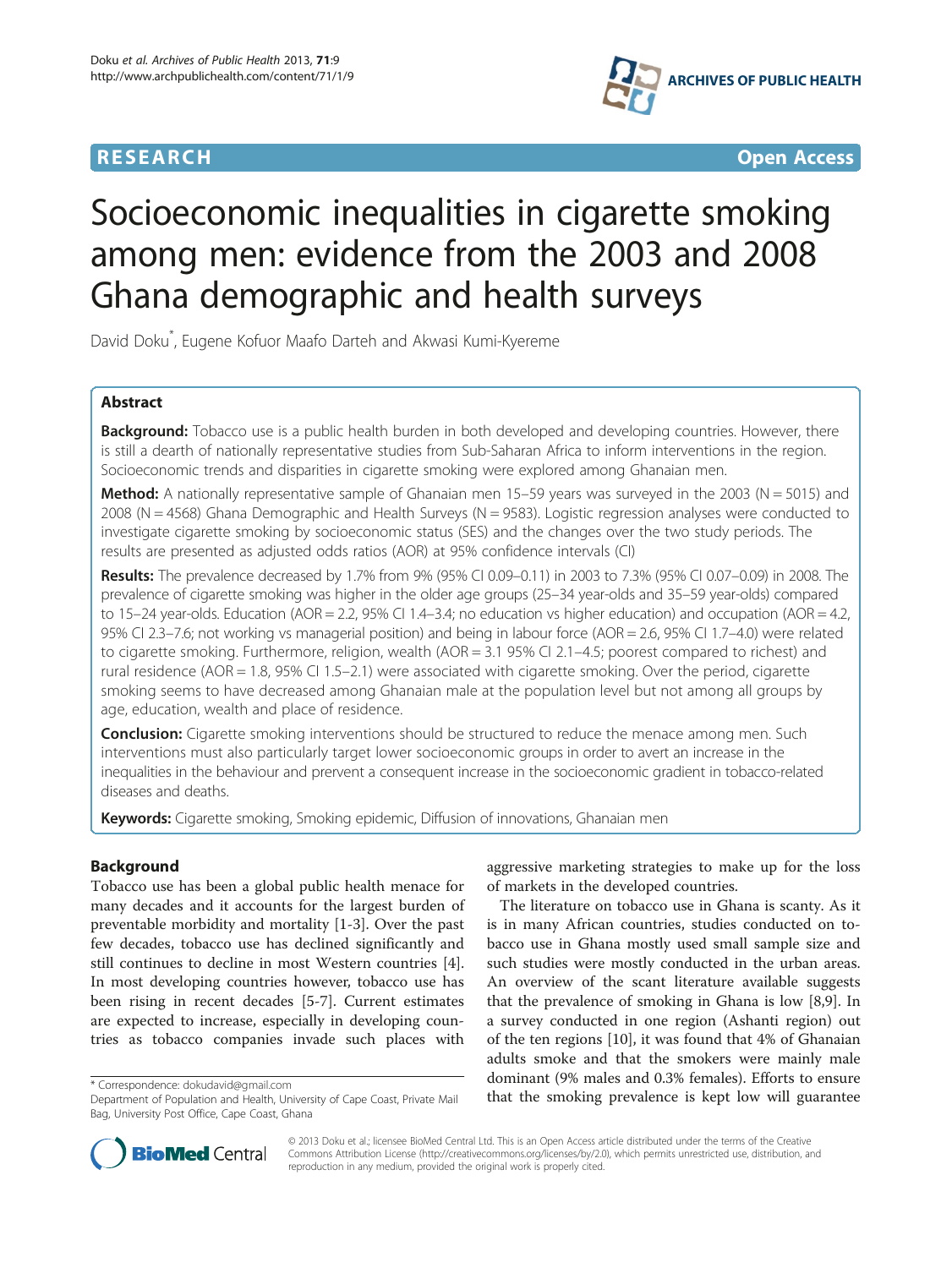the prevention of scores of tobacco related morbidity and mortality and promote public health. Routine monitoring through surveillance, research and advocacy is one of such efforts.

Despite the low tobacco use in Ghana, the scant literature available suggests that the prevalence was higher in those with lower educational attainment compared with those with higher education [[10\]](#page-6-0). In both developed and developing countries, apart from a few exceptions, most epidemiological studies have found consistent socioeconomic gradient in tobacco use [[10-13\]](#page-6-0). Theoretically, it is argued that the spread of the tobacco epidemic is synonymous with the diffusion of innovation in society [\[14](#page-6-0)]. The epidemic first begins among high socioeconomic groups, diffuses to lower socioeconomic groups and recedes among high socioeconomic groups [\[14](#page-6-0)-[16](#page-6-0)]. This theory has been used extensively to explain differences in smoking between the lower and upper socioeconomic groups in developed countries [\[15,16](#page-6-0)] but smoking in developing countries has not been examined in this perspective. Ezzati and Lopez [\[2](#page-6-0)] put forth that the smoking epidemic is in its early stages in many of the countries in Sub-Saharan Africa. Based on the postulation that the smoking epidemic is in its initial stages in developing countries, we expect increasing trends in cigarette smoking with no socioeconomic gradients because at the initial stage, cigarette smoking is scarce and no significant difference exists in socioeconomic groups.

The aim of this study is to explore socioeconomic disparities in cigarette smoking among Ghanaian men over a five year period.

# **Methods**

### Data collection

Data for this study came from the male questionnaire of the 2003 and 2008 Ghana Demographic and Health Surveys (GDHS). The Ghana Demographic Health Survey is a nationwide survey with a representative sample of women and men aged 15–49 and 15–59, respectively. A representative probability sample of about 6,600 households and 12,000 households were selected nationwide for the survey in 2003 and 2008, respectively. Both surveys used a two stage sample based on the 2000 Population and Housing Census to produce separate estimates for key indicators for each of the ten regions in Ghana. The first stage involved selecting sample points or clusters from an updated master sampling frame constructed from the 2000 Ghana Population and Housing Census. In both years, a total of 412 clusters were selected from the master sampling frame. The second stage of selection involved systematic sampling of 30 of the households listed in each cluster. This was done to ensure adequate numbers of completed individual interviews to provide estimates for key indicators with acceptable

precision and to provide a sample large enough to identify adequate numbers of under-five deaths to provide data on causes of death. The clusters were selected using systematic sampling with probability proportional to size. Each household selected for the GDHS was eligible for interview with the household questionnaire. In half of the households selected for the survey, all eligible men aged 15–59-year-old were interviewed with the men's questionnaire. In 2008, data was not administered in one cluster due to security concerns, thus final sample comprised of 12,323 selected households. The data collection took place over a three-month period, from early September to late November. Although the GDHS has been on-going every five years since 1988, questions on tobacco use were asked only in the  $2003$  (N =  $5015$ ) and the 2008 ( $N = 4568$ ) surveys hence the present analysis is limited to the 2003 and 2008 questionnaire ( $N = 9583$ ). The response rates were 93.8% and 95.8% for 2003 and 2008 respectively. The main reason for non-response was the failure to find individuals at home despite repeated visits to their household. Ethical approval for the study protocol was given by the Ghana Health Service Ethical Review Committee in Accra, Ghana.

The dependent variable used for the analyses was current cigarette smoking. It was assessed by the question, "Do you currently smoke cigarette or tobacco?" coded as for 0 "No" and 1 for "Yes". For simplicity, in this study, we refer to current cigarette or tobacco use as cigarette smoking. The independent variables used in this study included occupation categorised as (not working, agriculture, manual, clerical or services, and professional and managerial), urban– rural residence and labour market position (categorised as "in labour force" and "not in labour force"). Labour market position refers to whether a respondent was in labour force or not. Those "in labour force" were those who reported that they were working and those "not in labour force" were those who reported that they were not working. The rest were household wealth, represented by wealth index (in five categories from poorest to richest). The wealth index was constructed using data on a household's ownership of selected assets, such as televisions and bicycles; materials used for housing construction and types of water access and sanitation facilities. The wealth index was generated from principal components analysis. The index places individual households on a continuous scale of relative wealth. It was then categorized into five (poorest, poorer, middle, richer, and richest). In addition, education (coded as; no education, primary, secondary and higher) was used. The Ghanaian educational system has gone through a lot of changes over the years. However, generally, primary education is 6 years of schooling (from age 6 to age 12), secondary education is 6 years of schooling (from age 13 to age 18) and higher education from age 19 upwards.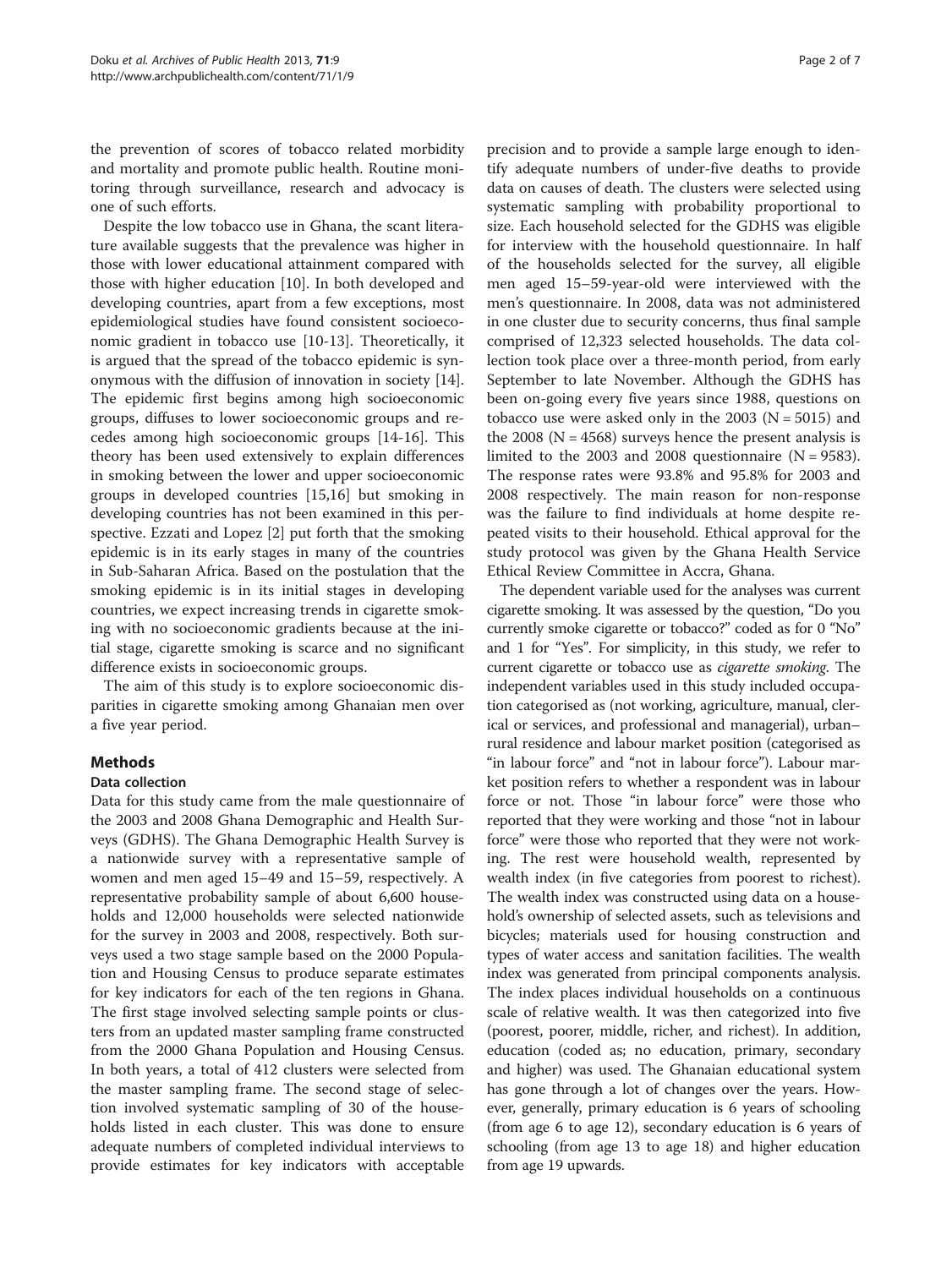#### Statistical analysis

Binary logistic regression analyses were conducted to investigate the relationship between cigarette smoking and socioeconomic indicators, adjusted for age and study year. Next, multivariate analyses were conducted to investigate the independence of the association between cigarette smoking and the variables. Further, the interaction between age and the SES indicators were explored to ascertain the changes in the relationship between cigarette use over the five year period. Where statistically significant interactions between the SES indicators and the year were found, the relationships were further investigated graphically. Adjusted odds ratios (AOR) at 95% confidence intervals (CI) were reported for the logistic regression analyses. All analyses were weighted to account for sampling error due to the nested nature of individuals in households. SPSS version 20 was used in the analyses.

### Results

Among 15–59 year old participants, 5015 and 4568 men were interviewed in 2003 and 2008 respectively. The prevalence of cigarette smoking decreased by 1.7% from 9% (95% CI 0.09–0.11) in 2003 to 7.3% (95% CI 0.07–0.09) in 2008. The distribution of cigarette smoking by background characteristics are presented in Table 1. In the bivariate analysis, adjusted for age, several statistically significant socioeconomic differences in smoking were found (Table 1).

Men aged 25–34 years and 35–59 years were more likely to smoke cigarettes compared to younger men (15–24 years old). Men without formal education (AOR =2.2, 95% CI 1.4–3.4) and those with secondary school education  $(AOR = 1.6, 95\% \text{ CI } 1.1-2.5)$  had higher likelihood of cigarette smoking compared to those with higher education (Table [2](#page-3-0)). Similarly, differences in cigarette smoking were found by occupational categories. Compared to those with professional and managerial occupations, men in clerical and services, agricultural and manual occupations were more likely to use cigarettes. Also, the likelihood of cigarette smoking varied by religious affiliations in such a way that Traditional Religion practitioners, Muslims and other religious groups were more likely to smoke cigarettes than their counterparts in the Christian faith. By labour market position, men who were in labour force had two-folds the possibility of cigarette smoking compared to those not in labour force. Furthermore, socioeconomic gradient was found in cigarette smoking by wealth. The poorest (AOR = 3.1, 95% CI 2.1–4.5), the poorer (AOR = 1.9, 95% CI 1.3–1.8), those in the middle of the wealth quintiles  $(AOR = 1.6, 95\% \text{ CI } 1.1-2.2)$  and the richer men  $(AOR = 1.3, 95\% \text{ CI } 1.1-1.8)$  had higher chances of cigarette smoking than the richest. More so, living in rural area was associated with cigarette smoking as opposed to living in urban localities.

| Table 1 The distribution of cigarette smoking by socio- |
|---------------------------------------------------------|
| demographic characteristics and bivariate odds ratios   |
| (OR) for cigarette smoking among Ghanaian men in the    |
| 2003 and 2008 demographic and health surveys            |
|                                                         |

| Indicator               | <b>Cigarette smoking</b> |             |                                     |  |
|-------------------------|--------------------------|-------------|-------------------------------------|--|
|                         | 2003                     | 2008        | OR* (95% CI)<br><b>Total sample</b> |  |
|                         | N (%)                    | N (%)       |                                     |  |
| Age (in years)          |                          |             |                                     |  |
| $15 - 24$               | 1791(1.6)                | 1613 (1.5)  | 1.0                                 |  |
| $25 - 34$               | 1387 (10.1)              | 1156(7.5)   | $6.1$ $(4.5-8.4)$                   |  |
| $35 - 59$               | 1836 (19.5)              | 1796 (14.5) | 11.8 (8.8-15.9)                     |  |
| <b>Education</b>        |                          |             |                                     |  |
| Higher education        | 316(6.0)                 | 412 (4.6)   | 1.0                                 |  |
| Secondary education     | 3014(6.3)                | 2850 (4.9)  | $1.4(1.0-1.9)$                      |  |
| Primary education       | 803 (10.7)               | 663 (10.1)  | $2.9(2.0-4.2)$                      |  |
| No education            | 881 (26.2)               | 640 (23.0)  | $4.7(3.3-6.6)$                      |  |
| Occupation              |                          |             |                                     |  |
| Managerial/professional | 411 (8.2)                | 458 (10.3)  | 1.0                                 |  |
| Clerical and services   | 515 (10.3)               | 784 (17.7)  | $1.7(1.2 - 2.4)$                    |  |
| Manual                  | 975 (19.4)               | 805 (18.2)  | $1.6(1.1-2.3)$                      |  |
| Agriculture             | 1970 (39.9)              | 1567 (35.4) | $3.0(2.2 - 4.1)$                    |  |
| No working              | 1061 (21.2)              | 809 (18.3)  | $0.6(0.3-1.0)$                      |  |
| Religion                |                          |             |                                     |  |
| Christianity            | 4447 (8.3)               | 3304 (4.7)  | 1.0                                 |  |
| Traditional religion    | 329 (25.5)               | 253 (25.7)  | $3.6(2.9 - 4.5)$                    |  |
| Muslim                  | 238 (31.5)               | 755 (13.4)  | $2.9(2.0-4.1)$                      |  |
| Other religions         | 2(0)                     | 252 (19.8)  | $2.0(1.6-2.4)$                      |  |
| Labour market position  |                          |             |                                     |  |
| Not in labour force     | 3790 (2.8)               | 3640 (2.5)  | 1.0                                 |  |
| In labour force         | 1222 (13.0)              | 909 (9.6)   | $2.0(1.5-2.7)$                      |  |
| <b>Wealth index</b>     |                          |             |                                     |  |
| Richest                 | 1204 (5.7)               | 1079(3.3)   | 1.0                                 |  |
| Richer                  | 1060 (6.6)               | 1078 (5.2)  | $1.5(1.1-1.9)$                      |  |
| Middle                  | 976 (8.5)                | 784 (7.9)   | $2.0(1.1-2.9)$                      |  |
| Poorer                  | 903 (13.0)               | 815 (7.7)   | $2.4(1.9-3.1)$                      |  |
| Poorest                 | 872 (21.6)               | 809 (19.2)  | $4.1(3.2 - 5.3)$                    |  |
| Place of residence      |                          |             |                                     |  |
| Urban                   | 2250 (7.0)               | 2122 (5.6)  | 1.0                                 |  |
| Rural                   | 2764 (13.3)              | 2443 (10.4) | $1.8(1.5-2.1)$                      |  |
| Survey year             |                          |             |                                     |  |
| 2003                    |                          |             | 1.0                                 |  |
| 2008                    |                          |             | $0.7$ $(0.6-0.8)$                   |  |

\*Age and year adjusted odds ratio.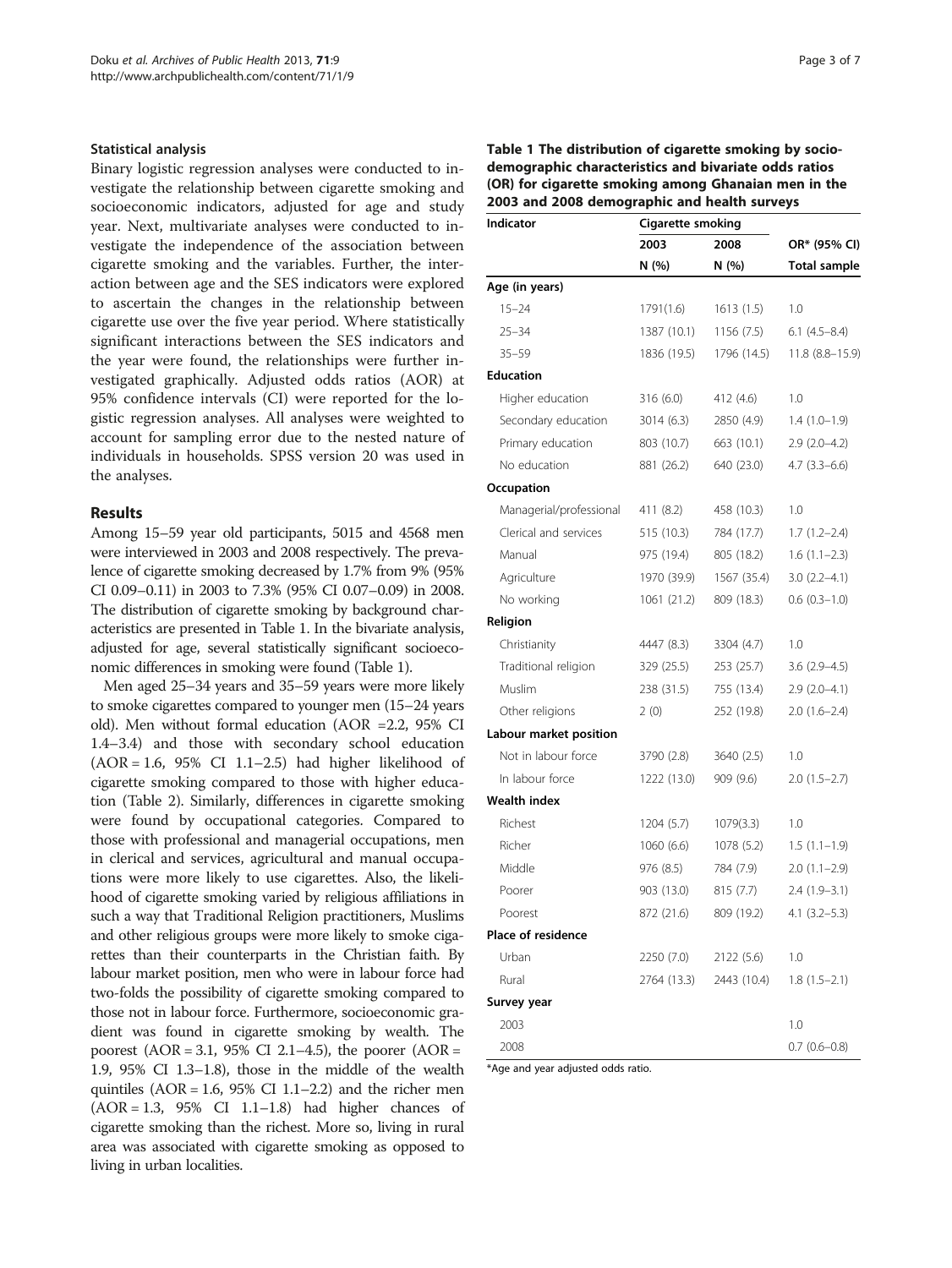| Indicator               | <b>Multivariate</b>  | <b>Multivariate</b>  | Multivariate model    | Significance<br>of<br>interaction<br>term* |  |
|-------------------------|----------------------|----------------------|-----------------------|--------------------------------------------|--|
|                         | 2003                 | 2008                 | <b>Total sample</b>   |                                            |  |
|                         | AOR* (95% CI)        | AOR* (95% CI)        | AOR* (95% CI)         |                                            |  |
| Age (in years)          |                      |                      |                       | $P = 0.001$                                |  |
| $15 - 24$               | 1.0                  | 1.0                  | 1.0                   |                                            |  |
| $25 - 34$               | $6.7$ $(4.2 - 10.7)$ | $4.4$ $(2.7-7.3)$    | $5.6(4.0-7.9)$        |                                            |  |
| $35 - 59$               | 13.2 (8.0-20.7)      | $8.6$ $(5.4 - 13.8)$ | 10.8 (7.8-14.9)       |                                            |  |
| <b>Education</b>        |                      |                      |                       | $P = 0.026$                                |  |
| Higher education        | 1.0                  | 1.0                  | 1.0                   |                                            |  |
| Secondary education     | $1.4(0.7-2.7)$       | $1.6(0.7-2.8)$       | $1.6(1.1-2.5)$        |                                            |  |
| Primary education       | $0.9(0.5-1.7)$       | $0.9(0.5-1.6)$       | $0.9(0.6-1.5)$        |                                            |  |
| No education            | $2.2(1.2-4.2)$       | $1.6(0.8-3.2)$       | $2.2(1.4-3.4)$        |                                            |  |
| Occupation              |                      |                      |                       | $p = 0.099$                                |  |
| Managerial/professional | 1.0                  | 1.0                  | 1.0                   |                                            |  |
| Clerical and services   | $3.0(1.2 - 7.4)$     | $3.1(1.1-8.7)$       | $3.1(1.6-6.1)$        |                                            |  |
| Manual                  | $5.2$ (2.4-11.6)     | $2.1(0.8-5.5)$       | $3.7(2.0-6.8)$        |                                            |  |
| Agriculture             | $3.4(1.4 - 7.9)$     | $4.0(1.6 - 10.3)$    | $4.1(2.2 - 7.6)$      |                                            |  |
| Not working             | $5.8$ $(2.6 - 13.0)$ | $2.7(1.1 - 7.0)$     | $4.2$ $(2.3 - 7.6)$   |                                            |  |
| Religion                |                      |                      |                       | $P = 0.228$                                |  |
| Christianity            | 1.0                  | 1.0                  | 1.0                   |                                            |  |
| Traditional religion    | $2.1(1.5-3.0)$       | $1.9(1.4-2.6)$       | $2.6$ ( $2.1 - 3.3$ ) |                                            |  |
| Muslim                  | $2.6(1.9-3.5)$       | $2.9(2.0-4.3)$       | $2.9(2.0-4.2)$        |                                            |  |
| Other religions         | $**$                 | $2.7(1.8-4.1)$       | $2.0(1.6-2.5)$        |                                            |  |
| Labour market position  |                      |                      |                       | $P = 0.898$                                |  |
| Not in labour force     | 1.0                  | 1.0                  | 1.0                   |                                            |  |
| In labour force         | $3.0(1.7-5.2)$       | $2.1(1.1-4.2)$       | $2.6(1.7-4.0)$        |                                            |  |
| <b>Wealth index</b>     |                      |                      |                       | $P = 0.041$                                |  |
| Richest                 | 1.0                  | 1.0                  | 1.0                   |                                            |  |
| Richer                  | $1.0(0.7-1.5)$       | $1.9(1.2 - 3.0)$     | $1.3(1.1-1.8)$        |                                            |  |
| Middle                  | $1.1(0.7-1.6)$       | $2.8(1.6-4.6)$       | $1.6(1.1-2.2)$        |                                            |  |
| Poorer                  | $1.6(1.0-2.5)$       | $2.5(1.4-4.5)$       | $1.9(1.3-2.8)$        |                                            |  |
| Poorest                 | $2.3(1.4-3.8)$       | $4.8$ $(2.6 - 8.6)$  | $3.1(2.1-4.5)$        |                                            |  |
| Place of residence      |                      |                      |                       | $P = 0.033$                                |  |
| Urban                   | 1.0                  | 1.0                  | 1.0                   |                                            |  |
| Rural                   | $0.7$ $(0.5-1.0)$    | $0.8$ $(0.6-1.2)$    | $0.8(0.6-1.0)$        |                                            |  |

<span id="page-3-0"></span>

| Table 2 Adjusted odds ratios (AOR) for cigarette smoking among Ghanaian men in 2003 and 2008 demographic and |  |  |  |  |
|--------------------------------------------------------------------------------------------------------------|--|--|--|--|
| health surveys                                                                                               |  |  |  |  |

\*Interaction between variable and survey year \*\*AOR = 0.00001.

Statistically significant interactions were found between the study year and age, education, wealth and place of residence (Table 2). When the changes in cigarette smoking by these socioeconomic indicators were examined graphically, the following were found:

Over the study periods, it was observed that cigarette smoking decreased significantly among the 25–34 year old and 35–59 year old men, while no decrease was observed among the youngest group (15–24 year group)

(Figure [1\)](#page-4-0). Stratified analysis revealed that cigarette smoking decreased among all education groups over time except those who had primary school educational attainment (Figure [2](#page-4-0)). By wealth, the prevalence of cigarette smoking decreased among all groups in 2008 except the poorest. Additionally, although cigarette smoking among rural dwellers remained high in 2008, the decrease in the phenomenon was more marked in those settings than in urban areas (Figure [3\)](#page-4-0). In the like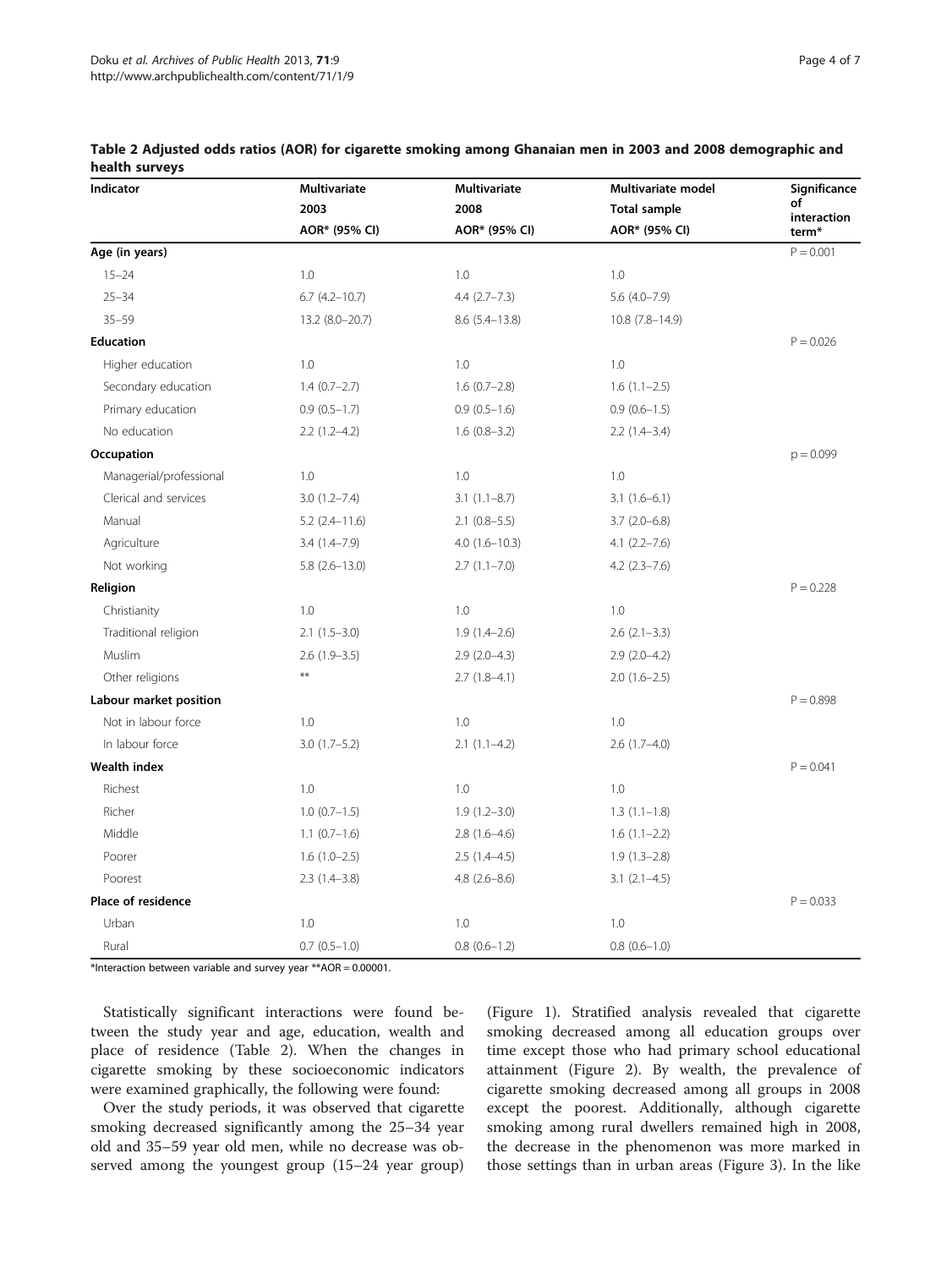<span id="page-4-0"></span>

manner, it was observed that over the period, cigarette smoking decreased slightly more among those with higher and secondary school educational attainments than among those with primary school education and those without formal education (Figure 4).

# **Discussion**

Cigarette smoking among Ghanaian men is relatively low and seems to be declining. This study has revealed clear socioeconomic differences in cigarette smoking by occupation, labour market position and wealth to the disadvantage of those at the lower end. Similarly, having lower educational attainment increased the likelihood of cigarette smoking. Age, place of residence and religious practice were also related with cigarette smoking among Ghanaian men. Cigarette smoking from 2003 to 2008 revealed that changes in the behaviour over the 5 year period varied by educational attainment, wealth, place of residence and age.

Compared to most Sub-Saharan African (SSA) countries, cigarette smoking is relatively low among Ghanaian





men [\[17\]](#page-6-0). The prevalence is lower than those reported based on the demographic and health surveys in most Southern African nations including Mozambique (14.1%), Lesotho (15.6%), Zambia (15.6%), and Namibia (17.5%), as well as in Eastern African countries such as Rwanda (14.2%), Uganda (18.7%), Tanzania (21.0%), and Kenya (22.9%). The cigarette smoking prevalence in Ghana is however higher than those reported in Ethiopia (8.3%) and Nigeria (8.0%). The reason why the use of cigarettes is relatively low in Ghana is unknown. Cigarette initiation is mostly socially driven. It is therefore possible that some socio-cultural mechanisms operate in protecting the Ghanaian society from the cigarette epidemic.

Nonetheless, age differences in cigarette smoking have been found in this study. Other studies have reported similar age differences [[11,17](#page-6-0)]. For example, in 16 SSA countries, tobacco use was reported to increase with age till it reaches a peak of about age 40 before declining



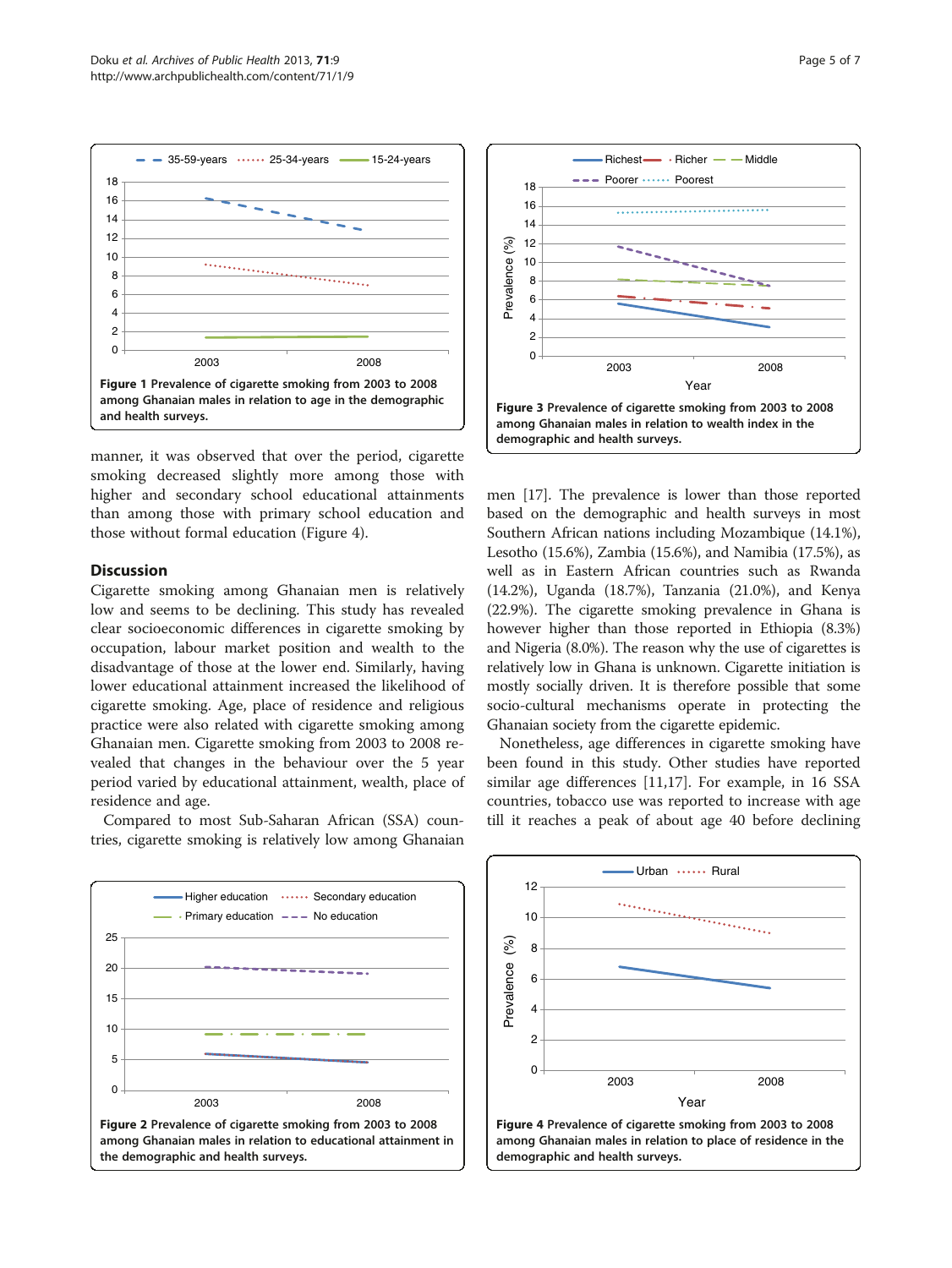[[17\]](#page-6-0). Age differences in cigarette smoking are manifestations of cohort effect of the uptake of the behaviour. In Ghana, historically, cigarette smoking is said to have been introduced into the country by veterans who learnt the behaviours during their involvement in the World War II (WWII) overseas. It was therefore expected that cigarette smoking will be more prevalent among the post WWII generation. A recent study reported that tobacco companies are enrolling the youth into smoking through aggressive marketing strategies [[12](#page-6-0)]. If these strategies of the tobacco companies continue, then the expected cohort effect of cigarette smoking among the post WWII generation is likely to change.

Occupation is related to a person's standing in society [[18](#page-6-0)] and to both income and education. It determines material living standards, reputation in society, control and autonomy, level of stress and social networks. Occupation therefore affects health behaviours and health [[19,20\]](#page-6-0). In this study those with lower occupational grades were found to be more likely to smoke cigarettes than those with professional and managerial occupational grades. This finding is largely consistent with most previous studies in both developed [[21](#page-6-0)] and developing countries [[17](#page-6-0)]. Similarly, we found that the higher a man's educational attainment, the less likely that he would use cigarette. This relationship between education and cigarette smoking is also consistent with most previous studies in both developed [\[21\]](#page-6-0) and developing countries [\[17](#page-6-0)]. The mechanisms through which education and occupation affect health behaviours are varied and interrelated. Education equips the individual with knowledge and skills to make informed and better health behaviour choices which positively affect health in the long run. Also, education equips one to cope with stress that may arise from work and daily living [[19,20](#page-6-0)]. Moreover, education is a proxy measure of the material, intellectual, and other resources and to some extent determines the place of residence [[19](#page-6-0)]. Education predicts occupation and income in the future [\[22\]](#page-6-0). Therefore these same mechanisms may explain the relationship between cigarette smoking and education, occupation, labour market position as well as place of residence among Ghanaian men.

A number of studies have found differences in tobacco use [\[23](#page-6-0)] as well as other health behaviours by religious affiliations [\[24](#page-6-0)]. Religious affiliation constitutes social network where not only social support exists but also behaviour is shared. Consequently, belonging to a religious sect that promotes health enhancing behaviours such as no smoking and non-excessive alcohol use motivates pursuing such lifestyles.

Wealth, a measure of affluence in the study population, showed the most remarkable gradient in cigarette smoking. The richer a man was, the more likely that he will not smoke cigarette. The discourse on why people with low income or less wealth are more likely to use tobacco product has not been resolved. One school of thought is that smoking is adopted by those in the lower socioeconomic groups as a way of coping with the stress, shame and humiliation that come with such status [\[25](#page-6-0)]. The above hypothesis could explain in part why in a poor country like Ghana the poor were rather more likely to spend their meagre sum of money on cigarette compared to the rich.

Place of residence has been shown to predict smoking [[17,26,27\]](#page-6-0), although some review studies have not found consistency in this prediction, for example [\[23](#page-6-0)]. Place of residence relates to occupation, education, income and one's overall status in society. Therefore the relationship between place of residence and cigarette smoking could also be explained by the pathway linking education and occupation discussed above. In addition, disparities in access to health information could account for the differences in smoking by place of residence.

Analysis of the changes indicated that although cigarettes smoking decreased in 2008, the decrease varies by age, education, wealth index and place of residence. With respect to all these indicators, the changes tend to favour those at the favourable end. Previous studies have explained changes in smoking trends over time as consistent with the conceptualisation of how the smoking epidemic diffuses over time [[13](#page-6-0)-[16](#page-6-0)]. A number of observations can be made about the smoking epidemic with regards to the present findings. If indeed the smoking epidemic is in its initial stage in Ghana, then it is possible that the pattern of the epidemic is not following the same course as observed in developed countries where it begins with the upper social class, diffuses to the entire population before accumulating in the lower social class [\[15](#page-6-0)]. On the other hand, if we assume that the epidemic is in its final stage, then, again, it seems that it has not gone through the peak stage which is a typical nature of the epidemic. Tobacco use in Ghana and perhaps many Sub-Saharan African countries is relatively young. In Ghana for example, the behaviour is believed to have been introduced into the country after the World War II. In this respect, it is possible that the pattern is not following the classical model observed in developed countries because at the start of the menace, the health damaging effects were already known and therefore those in the higher socioeconomic groups (the innovators) in developing countries did not begin. More studies from developing countries, particularly Sub-Saharan Africa, are needed to increase our understanding on the pattern of the smoking epidemic in the region. Such studies will be important for curbing the menace, especially in those countries that are experiencing rising prevalence of tobacco use.

### Conclusion

Cigarette smoking among Ghanaian men is relatively low and seems to be decreasing over the years. However,